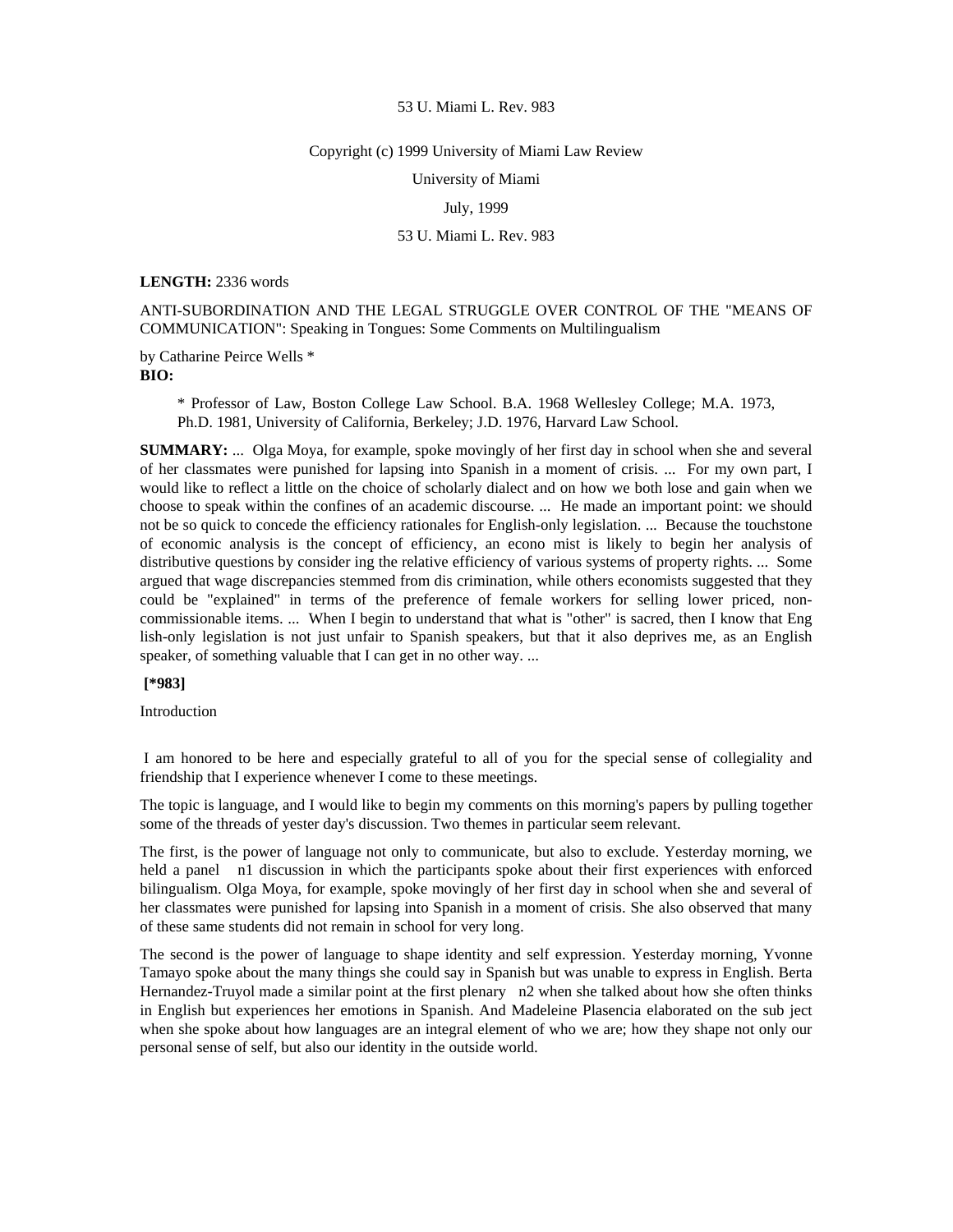### Personal Dialects

 I will begin, as the panelists did yesterday, with a few remarks about my own linguistic background. I share this as a way of acknowl edging my own limited perspective on these matters. I was raised in an **[\*984]** English speaking home. The language of my childhood had a lot of depth and subtlety when it came to abstract discussion, but it was also very limited. Most of my family expressed personal preferences in the abstract language of moral theory. Thus, if my mother wanted me to stop drumming on the table, she might say, "good girls don't do that kind of thing," or "you ought to refrain from that type of behavior." Requests were often met in terms of entitlements or fairness. One's par ent might say, "it would not be fair to buy you an ice cream cone when I can't very well buy one for your sister." Even sibling rivalry had a firm and decisive answer. "Comparisons are odious!", was my father's fre quent refrain. n3 Statements of feeling: "I feel angry, upset, sad or tired," or requests, "I want to go home", or "I want to go out and play" were treated as inconsequential and annoying interruptions to real conversa tion. In this way, you might say, I learned to speak like a lawyer at my mother's knee.

By contrast, I was married for a long time to a man whose first language was not English but Greek. As a result, I learned Greek play fully as a language of love and affection.

When I was in graduate school, philosophy was primarily a study of language. I learned that every socalled natural language (such as English, Spanish or Greek as opposed to artificial languages like Cobal, Logic or Mathematics) consists of a number of different dialects. This helped me to understand that the dialects of a language are not confined to regional variations in accent and vocabulary. They also represent ways of speaking the same language in the context of different values and ways of life. And so, as an adult, I've come to understand that the lawyer-like language that I learned from my family is merely one dialect of what we call the English language. As such, it is both a very power ful tool and the source of many of my personal limitations. It was as if my Anglo ancestors had given me a magic wand that I could use to ace my way through a lifetime of standardized tests and academic rituals.

In non-academic areas, however, the limitations of my lanugauge are palpable. Language is not only a means of communication; it is also an incredibly powerful form of social control. The words of one's lan guage draw a decisive boundary between what one can and cannot say. And I cannot say many things things I would like to say; things tat may of you take for granted. It is clear that my particular English dialect **[\*985]** was a firm expression - for better and for worse - of the kind of person my Anglo ancestors had hoped I would become.

# Scholarly Dialects

 Each of the papers this morning has used a different scholarly dia lect to examine the problem with English-only legislation. The result has been an interesting and informative discussion. For my own part, I would like to reflect a little on the choice of scholarly dialect and on how we both lose and gain when we choose to speak within the confines of an academic discourse. Before starting, I should say that, as a prag matist, I am a pluralist about scholarly dialects. Life is multifaceted and complex. Genuine insight is hard to obtain - hard enough so that we should not handicap ourselves by deciding, in advance, that all knowl edge must conform to the relatively rigid requirements of a single aca demic discourse. But, while it is good to have a choice of many tools, it is important to use them with awareness. When we talk in a particular scholarly dialect, we may gain insight and understanding, but we may also lose our ability to talk about other aspects of a problem - aspects that in other circumstances we might consider to be the crux of the mat ter. This is particularly true when we talk about language itself.

Language, by its very nature, is a distillate of human culture. Hid den within it are many of the values that animate those who speak it. We should be careful therefore, when we subject language to the rigors of an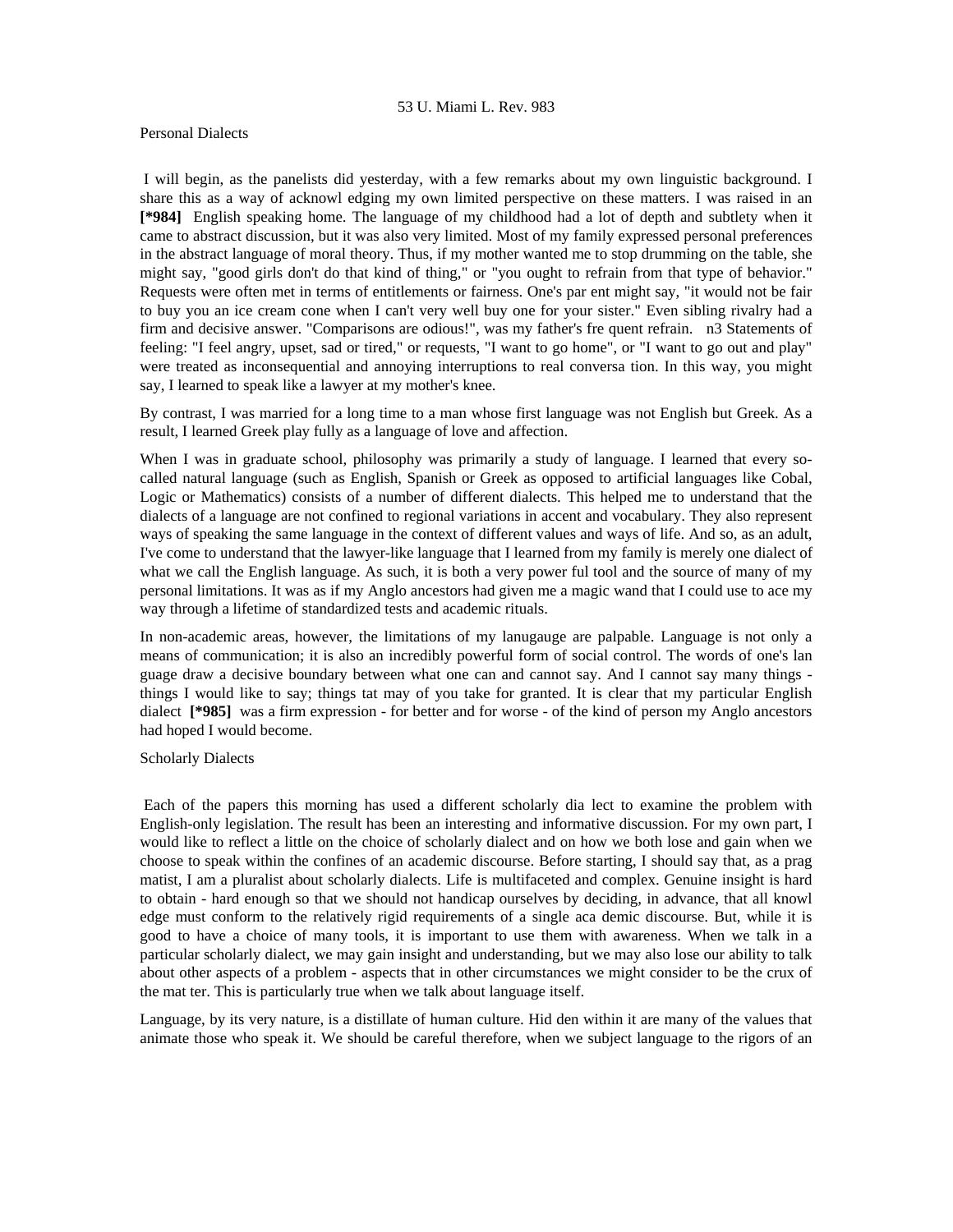academic analysis. n4 Whether the discourse analyzes language as an economic commodity, a badge of personhood, or a matter of practical politics, we should keep in mind that language is not an abstract object that can be readily disconnected from its cultural and spiritual dimensions.

### Law and Economics

 In this spirit, let's think about the law and economics discourse that Bill Bratton so skillfully wove into this morning's discussion. He made an important point: we should not be so quick to concede the efficiency rationales for English-only legislation. Whether English-only legislation is a matter of genuine efficiency or whether it is, as Bill suggests, simply a question of Anglo special-interest legislation makes a real difference to our understanding of the issue. Even so, we must remember that law **[\*986]** and economics is a particular dialect and thus can only represent a par tial perspective. Like every academic dialect, it will highlight certain aspects of the problem, but this will occur at the expense of doing a poor job of illuminating the rest. Thus, even under the best of circumstances, we should be careful not to place too much emphasis on questions of efficiency. We should remember the reasons for skepticism.

One reason to be skeptical is that economic analysis tends to assume that anything worth counting can be fully understood as an item of commerce. Thus, if we are talking about widgets, one assumes that every widget is a fungible commodity and that there is no serious obsta cle to understanding the value of the widget solely in terms of its mone tary value. n5 This assumption may work well for widgets, it might even work well for artificial languages such as those that are used in computer programming. However, it is less likely to work well as a way of ana lyzing the use of natural languages. Since natural languages construct identity and value, they are unlikely to be well understood by a dis course that limits the concept of value to fully formed and numerically quantifiable preferences.

A second reason for skepticism is that law and economics has tradi tionally offered very little insight into the real world disparities of power and wealth. One problem is that it tends to convert every question of distributive justice into a question of redistributive justice. Because the touchstone of economic analysis is the concept of efficiency, an econo mist is likely to begin her analysis of distributive questions by consider ing the relative efficiency of various systems of property rights. Thus, if fairness is to enter into the analysis, it must do so at a later stage when, for example, we consider whether the taxing system should play a sig nificant role in redistributing income or capital. Yet since claims for redistribution inevitably raise objections about entitlements and expecta tions (not to mention the costs of redistribution), this move tends to undermine claims that are based upon notions of justice and fairness.

A third reason to be skeptical about the economics of linguistic regulation is the failure of economic thought to provide a framework for making meaningful distinctions between systematic forms of discrimina tion and the aggregation of individual preferences. For example, when women employees sued Sears alleging gender disparities in wages paid to sales personnel, it was possible for economists to argue on both sides of the issue. Some argued that wage discrepancies stemmed from dis crimination, while others economists suggested that they could be "explained" in terms of the preference of female workers for selling lower priced, non-commissionable items. A similar ambiguity exists **[\*987]** with respect to English-only legislation. Bill Bratton spoke about how discrimination against Latina/os has limited the incentives for Spanish speaking Latina/os to become bilingual. This might be true, but, from an economic perspective it is not obvious. As an alternative, an econo mist might argue that the choice to live in "enclave communities" and take lower paying, Spanish-speaking jobs reflects the cultural prefer ences of individual and autonomous players.

Deontic Theories of Personhood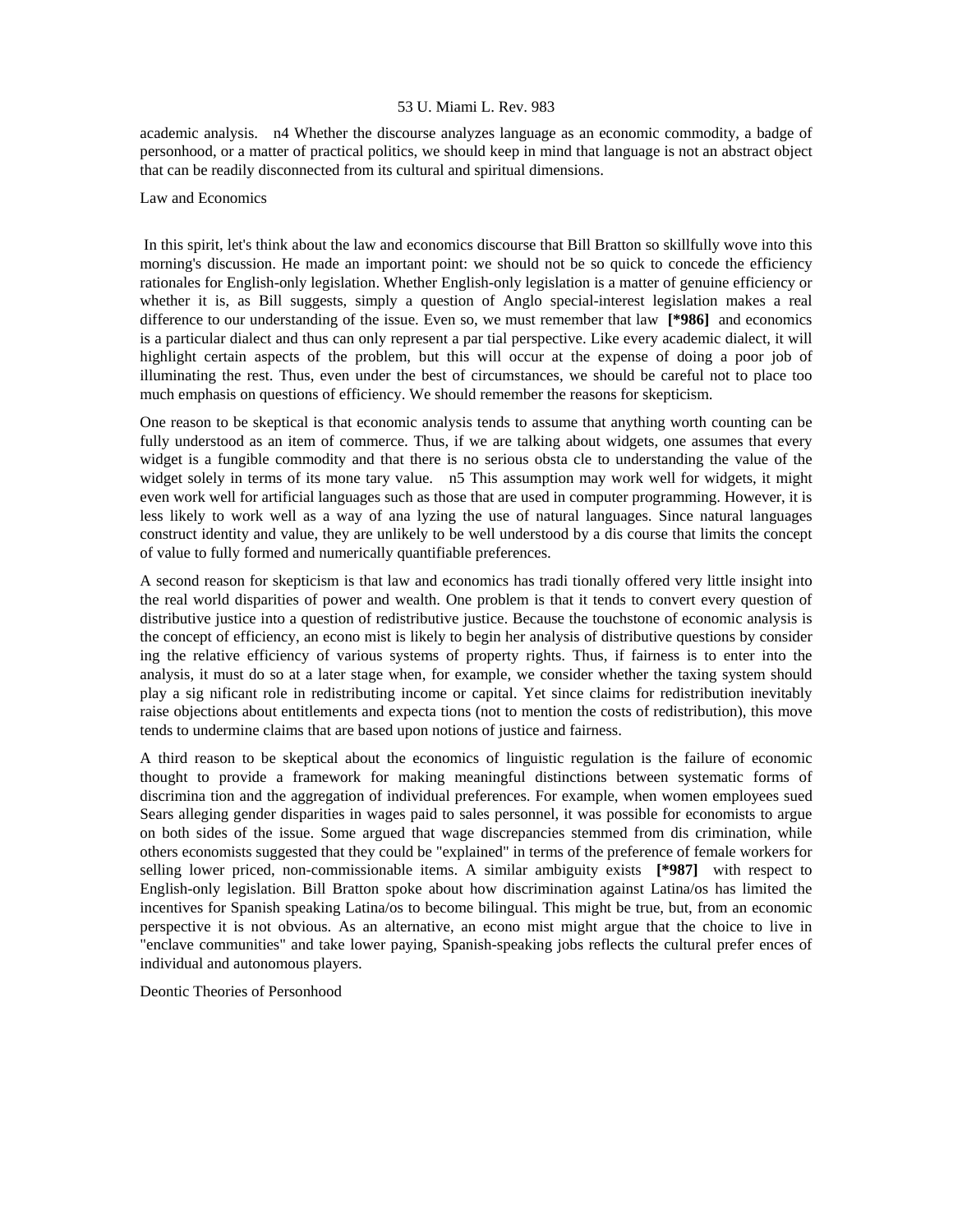In her presentation, Dru Cornell offered an analysis of English-only that is based upon Kantian conceptions of personhood. This sort of deontic theory is frequently understood as a more humanistic alternative to economic analysis. Thus, while the economist thinks of human beings as aggregations of preferences backed by dollars, the Kantian conceives of them as non-negotiable subjects of respect and value. It is this conception of personhood that permits Dru to make a case for respecting each person in their choice of linguistic expression.

The advantages of such an approach are obvious. In a Kantian world, the value to a person of speaking one's own language cannot be sacrificed to the overall efficiency of human communication. While this seems promising, it is important to note that, for Kant, respect for others is derived from the sense that they share what is most essential about ourselves. When Kantians respect the personhood of others, they are being fundamentally reverential to human sameness rather than human difference. What we can't get from Kant is the notion that what is sacred in you is fundamentally different from what is sacred in me; that someone who differs is - for that very reason - especially worthy of respect. On Kantian grounds, for example, I can see that it is wrong to promote English speaking at the expense of Spanish speakers. I can understand that it deprives them of something that, were I in their posi tion, I too would value. But it takes something more than Kant to help me understand the poverty of my own English-only perspective. When I begin to understand that what is "other" is sacred, then I know that Eng lish-only legislation is not just unfair to Spanish speakers, but that it also deprives me, as an English speaker, of something valuable that I can get in no other way.

# Conclusion

 As part of her presentation this morning, Sharon Hom told a won derful story about her son's attempt to author Penelope's diary and his ability to express what he imagined as her needs across great barriers of **[\*988]** gender, race, culture, time, and history. Her story conveys a lot of what I find valuable in the concept of multilingualism.

Multilingualism offers an alternative to cultural imperialism. It seeks genuine communication rather than an understanding of others as partial replications of ourselves. Genuine communication is hard. It happens only when we commit ourselves to real flights of imagination and expression. And, to be successful, we must surround these efforts with an atmosphere of love and respect for one another. Because I believe this is possible, I think we should not get too caught up in what the economists call the cost of multi-linguilism. Instead, we might explore the possibility that by paying close attention to what is said in other languages, we can heal the pains of our own limitation and partial ity. In short, what we need to focus on is the gift of otherness, the opportunities of multi-linguilism and the possibility that through differ ence we can find wholeness.

#### **FOOTNOTE-1:**

n1. The Structures of Latina/o Subordination: Intersections in Law and Life, Moderator: Olga Moya; Presenters: Laura Padilla, Yvonne Tamayo, and Rey Valencia; and Commentator: Donna Young.

n2. Between/Beyond Colors: Outsiders Within Latina/o Communities, Moderator: Pedro Malavet; Panelists: Roberto Corrada, Berta Hernandez-Truyol, and Rudy Busto; Commentators: David Cruz and Jenny Rivera.

n3. A friend of mine reading this comment said: "You must be exaggerating. People don't talk like that to their children." However, I am not exaggerating. In my community of origin, this